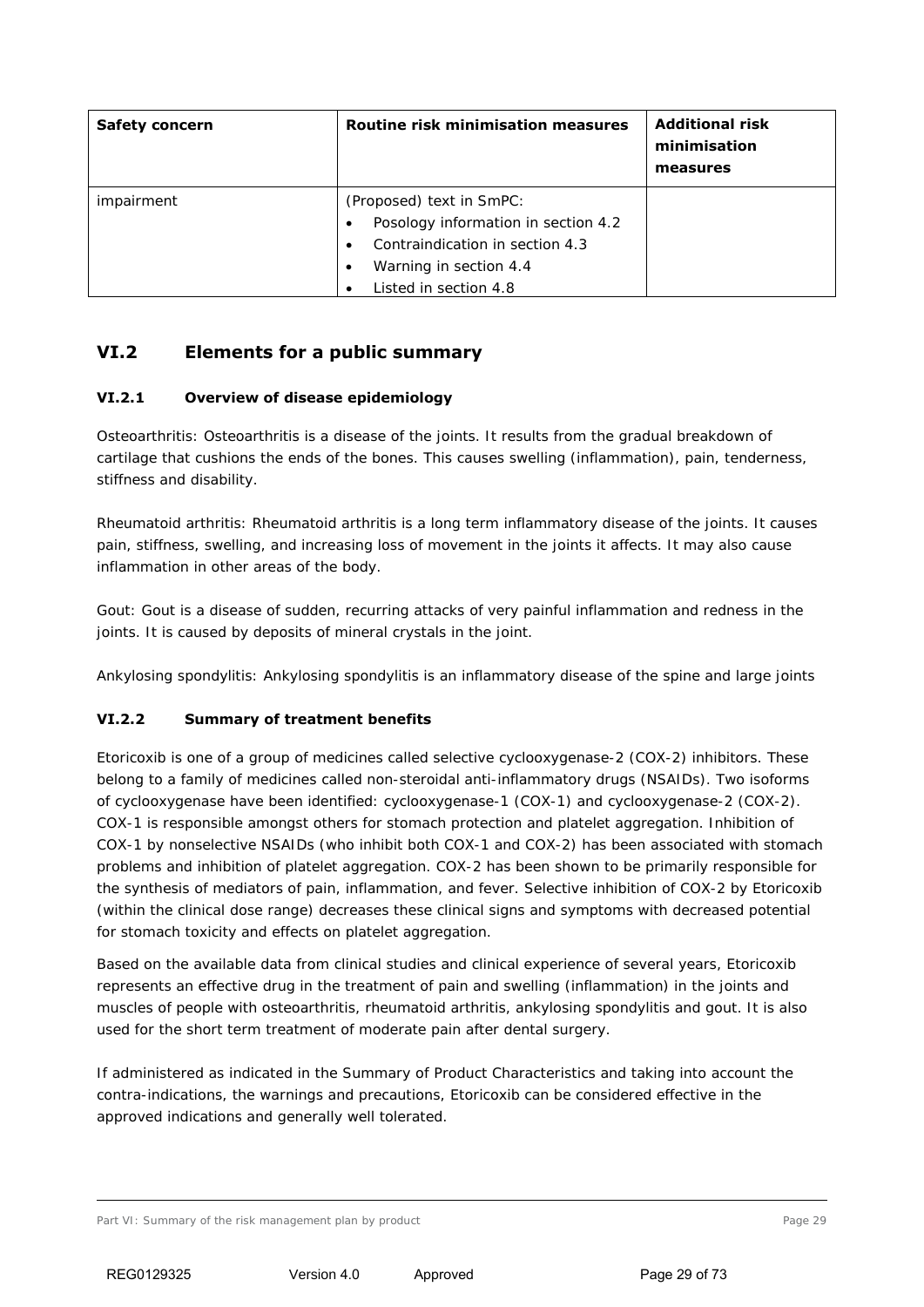## **VI.2.3 Unknowns relating to treatment benefits**

Not applicable.

## **VI.2.4 Summary of safety concerns**

### **Important identified risks**

| <b>Risk</b>                                                                                                                                                                          | What is known                                                                                                                                                                                                                                                                                                                                                                                    | Preventability                                                                                                                                                                                                                                                                                                                                                                                                                                                                                                                                                                                                                                                                                                                                                                                                                                                   |
|--------------------------------------------------------------------------------------------------------------------------------------------------------------------------------------|--------------------------------------------------------------------------------------------------------------------------------------------------------------------------------------------------------------------------------------------------------------------------------------------------------------------------------------------------------------------------------------------------|------------------------------------------------------------------------------------------------------------------------------------------------------------------------------------------------------------------------------------------------------------------------------------------------------------------------------------------------------------------------------------------------------------------------------------------------------------------------------------------------------------------------------------------------------------------------------------------------------------------------------------------------------------------------------------------------------------------------------------------------------------------------------------------------------------------------------------------------------------------|
| Heart attack (myocardial<br>infarction), stroke<br>(cardiovascular thrombotic<br>events)                                                                                             | Etoricoxib may slightly increase<br>your risk of heart attack and<br>stroke, especially after<br>prolonged treatment with high<br>doses.                                                                                                                                                                                                                                                         | Do not take Etoricoxib if your<br>doctor has diagnosed heart<br>problems including angina<br>(chest pain) or if you have had a<br>heart attack, bypass surgery,<br>peripheral arterial disease (poor<br>circulation in legs or feet due to<br>narrow or blocked arteries), or<br>any kind of stroke (including<br>mini-stroke, transient ischaemic<br>attack (TIA)).<br>Talk to your doctor or<br>pharmacist before taking<br>Etoricoxib if you have a history<br>of any form of heart disease or if<br>you have diabetes, high<br>cholesterol, or are a smoker.<br>Do not take more than the<br>recommended dose for your<br>condition. Your doctor will want<br>to discuss your treatment from<br>time to time. It is important that<br>you use the lowest dose that<br>controls your pain and you<br>should not take Etoricoxib for<br>longer than necessary. |
| Increased blood pressure<br>(hypertension), fluid retention<br>(oedema) and associated heart<br>failure (renovascular adverse<br>effects and associated<br>congestive heart failure) | Etoricoxib can be associated<br>with increased blood pressure,<br>fluid retention (oedema), and<br>associated new onset or<br>recurrent heart failure.<br>Etoricoxib may be associated<br>with more frequently and<br>severely increased blood<br>pressure than some other<br>NSAIDs (non-steroidal anti-<br>inflammatory drugs) and<br>selective COX-2 inhibitors,<br>especially at high doses. | Do not take Etoricoxib if your<br>doctor has diagnosed heart<br>problems including heart failure<br>(moderate or severe types).<br>Do not take Etoricoxib if you<br>have high blood pressure that<br>has not been controlled by<br>treatment (check with your<br>doctor or nurse if you are not<br>sure whether your blood<br>pressure is adequately<br>controlled).<br>Talk to your doctor or<br>pharmacist before taking                                                                                                                                                                                                                                                                                                                                                                                                                                       |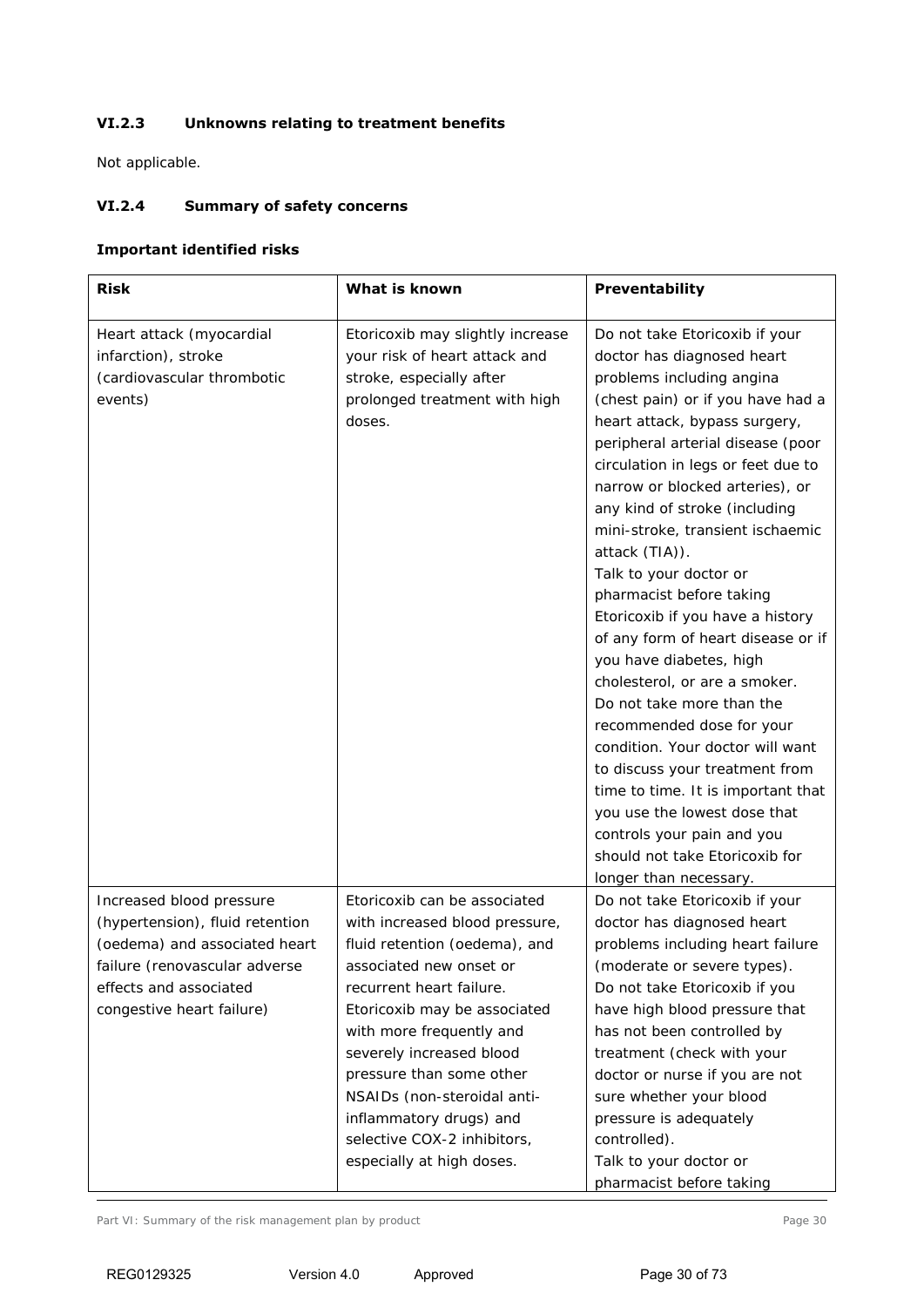| <b>Risk</b>                                                                                                                              | What is known                                                                                                                                                                                                                                           | <b>Preventability</b>                                                                                                                                                                                                                                                                                                                                                                                                                                                                                                                                                                                                                                                                                                                                                                                                                                      |
|------------------------------------------------------------------------------------------------------------------------------------------|---------------------------------------------------------------------------------------------------------------------------------------------------------------------------------------------------------------------------------------------------------|------------------------------------------------------------------------------------------------------------------------------------------------------------------------------------------------------------------------------------------------------------------------------------------------------------------------------------------------------------------------------------------------------------------------------------------------------------------------------------------------------------------------------------------------------------------------------------------------------------------------------------------------------------------------------------------------------------------------------------------------------------------------------------------------------------------------------------------------------------|
|                                                                                                                                          |                                                                                                                                                                                                                                                         | Etoricoxib if you have a history<br>of heart failure or if you have<br>swelling due to fluid retention or<br>if you have a history of high<br>blood pressure.<br>If you develop any of these<br>signs you should stop Etoricoxib<br>and talk to your doctor<br>immediately: shortness of<br>breath, chest pains, or ankle<br>swelling appear or if they get<br>worse.                                                                                                                                                                                                                                                                                                                                                                                                                                                                                      |
| Adverse effects affecting the<br>stomach or intestine<br>(gastrointestinal adverse<br>effects) including ulcer,<br>perforation, bleeding | Etoricoxib can be associated<br>with uncommon adverse effects<br>affecting the stomach or<br>intestine like ulcer, perforation,<br>bleeding. The risk of stomach<br>ulcers is greater if you take<br>Etoricoxib with acetylsalicylic<br>acid (aspirin). | Do not take Etoricoxib if you<br>have a current stomach ulcer or<br>bleeding in your stomach or<br>intestines.<br>Talk to your doctor or<br>pharmacist before taking<br>Etoricoxib if you have a history<br>of stomach bleeding or ulcers.<br>Do not take high dose<br>acetylsalicylic acid (aspirin) or<br>other anti-inflammatory<br>medicines while taking<br>Etoricoxib. If you are currently<br>taking low-dose acetylsalicylic<br>acid to prevent heart attacks or<br>stroke, you should not stop<br>taking acetylsalicylic acid until<br>you talk to your doctor. Your<br>doctor may want to monitor you<br>to check that your medicines are<br>working properly.<br>If you develop any of these<br>signs you should stop Etoricoxib<br>and talk to your doctor<br>immediately: severe or continual<br>stomach pain or your stools<br>become black. |
| Severe adverse effects affecting<br>the skin (Stevens-Johnson<br>syndrome, toxic epidermal<br>necrolysis)                                | Etoricoxib can be associated<br>rarely with severe adverse<br>effects affecting the skin and/or<br>mucous membranes with<br>blistering, ulcers and skin<br>detachment.                                                                                  | Do not take Etoricoxib if you are<br>allergic to non-steroidal anti-<br>inflammatory drugs (NSAIDs),<br>including acetylsalicylic acid<br>(aspirin) and COX-2 inhibitors.<br>If you develop any of these<br>signs you should stop Etoricoxib<br>and talk to your doctor                                                                                                                                                                                                                                                                                                                                                                                                                                                                                                                                                                                    |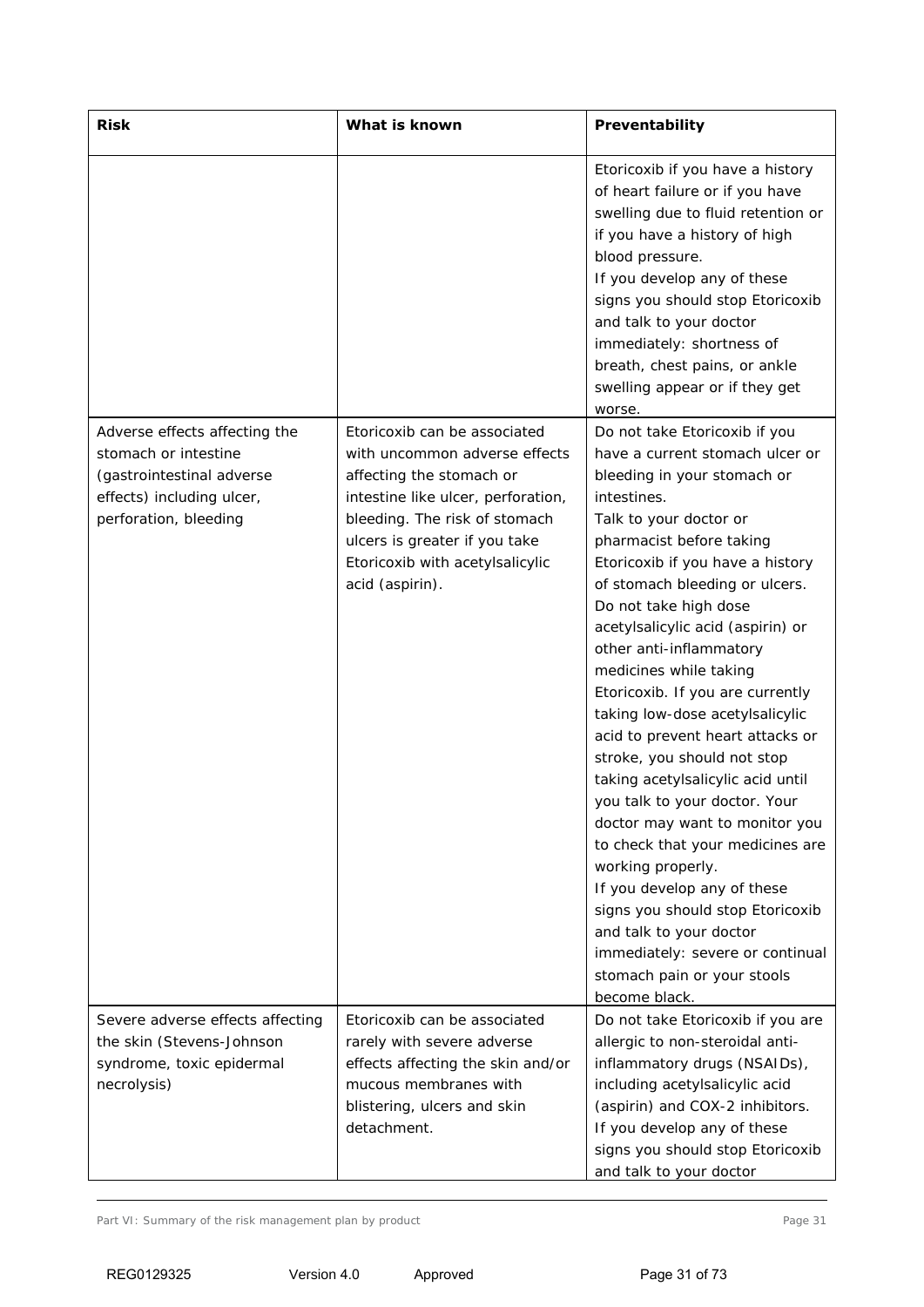|                                                                                                                                                                                                                                                                                   | immediately: an allergic<br>reaction- which can include skin<br>problems such as ulcers or<br>blistering.                                                                                                                                                                                                                                                                                                                                                                                                                                                                                                                                                                                                                                                                                                                                                                                                                                                                                                                                                                                                                                                                                                                 |
|-----------------------------------------------------------------------------------------------------------------------------------------------------------------------------------------------------------------------------------------------------------------------------------|---------------------------------------------------------------------------------------------------------------------------------------------------------------------------------------------------------------------------------------------------------------------------------------------------------------------------------------------------------------------------------------------------------------------------------------------------------------------------------------------------------------------------------------------------------------------------------------------------------------------------------------------------------------------------------------------------------------------------------------------------------------------------------------------------------------------------------------------------------------------------------------------------------------------------------------------------------------------------------------------------------------------------------------------------------------------------------------------------------------------------------------------------------------------------------------------------------------------------|
| Adverse effects affecting the<br>kidney (renal adverse effects)<br>including impaired kidney<br>affecting the kidney like<br>function (renal insufficiency),<br>kidney failure (renal failure)<br>or dehydrated patients.<br>kidney function the co-<br>e.g. Enalapril, Ramipril, | Etoricoxib can be associated<br>Do not take Etoricoxib if you<br>have serious kidney disease.<br>with uncommon adverse effects<br>Talk to your doctor or<br>impaired function and kidney<br>pharmacist before taking<br>failure. The risk of kidney<br>Etoricoxib if you have any<br>history of kidney disease, or if<br>impairment is greater in patients<br>with pre-existing kidney disease<br>you are dehydrated, for example<br>by a prolonged bout of vomiting<br>In some patients with impaired<br>or diarrhoea.<br>If you are taking medicines used<br>administration of an ACE<br>to help control high blood<br>inhibitor or angiotensin receptor<br>pressure and heart failure called<br>blocker (drugs to control high<br>ACE inhibitors and angiotensin<br>blood pressure and heart failure,<br>receptor blockers, examples<br>include Enalapril and Ramipril,<br>Losartan, Valsartan) and<br>and Losartan and Valsartan,<br>Etoricoxib may result in further<br>your doctor may want to<br>deterioration of kidney function,<br>monitor you to check that your<br>including possible kidney failure,<br>medicines are working properly,<br>which is usually reversible.<br>once you start taking Etoricoxib. |

# **Important potential risks**

None

# **Missing information**

| <b>Risk</b>                     | What is known                                                        |  |
|---------------------------------|----------------------------------------------------------------------|--|
| Use during pregnancy and        | There are no data available on Etoricoxib use during pregnancy.      |  |
| breastfeeding                   | Studies in animals have shown reproductive toxicity. The potential   |  |
|                                 | for human risk in pregnancy is unknown. Etoricoxib, as other         |  |
|                                 | NSAID (non-steroidal anti-inflammatory drugs), may cause absence     |  |
|                                 | of effective uterine contractions during labour and premature        |  |
|                                 | closure of the ductus arteriosus in the child during the last        |  |
|                                 | trimester of pregnancy.                                              |  |
|                                 | It is not known whether Etoricoxib is excreted in human milk.        |  |
|                                 | Etoricoxib is excreted in the milk of breastfeeding rats.            |  |
|                                 | Due to lack of data, Etoricoxib is contra-indicated during pregnancy |  |
|                                 | and breastfeeding.                                                   |  |
| Use in children and adolescents | There are no data available on Etoricoxib use in children and        |  |
| under 16 years of age           | adolescents under 16 years of age; therefore Etoricoxib is           |  |
|                                 | contraindicated in children and adolescents less than 16 years of    |  |
|                                 | age.                                                                 |  |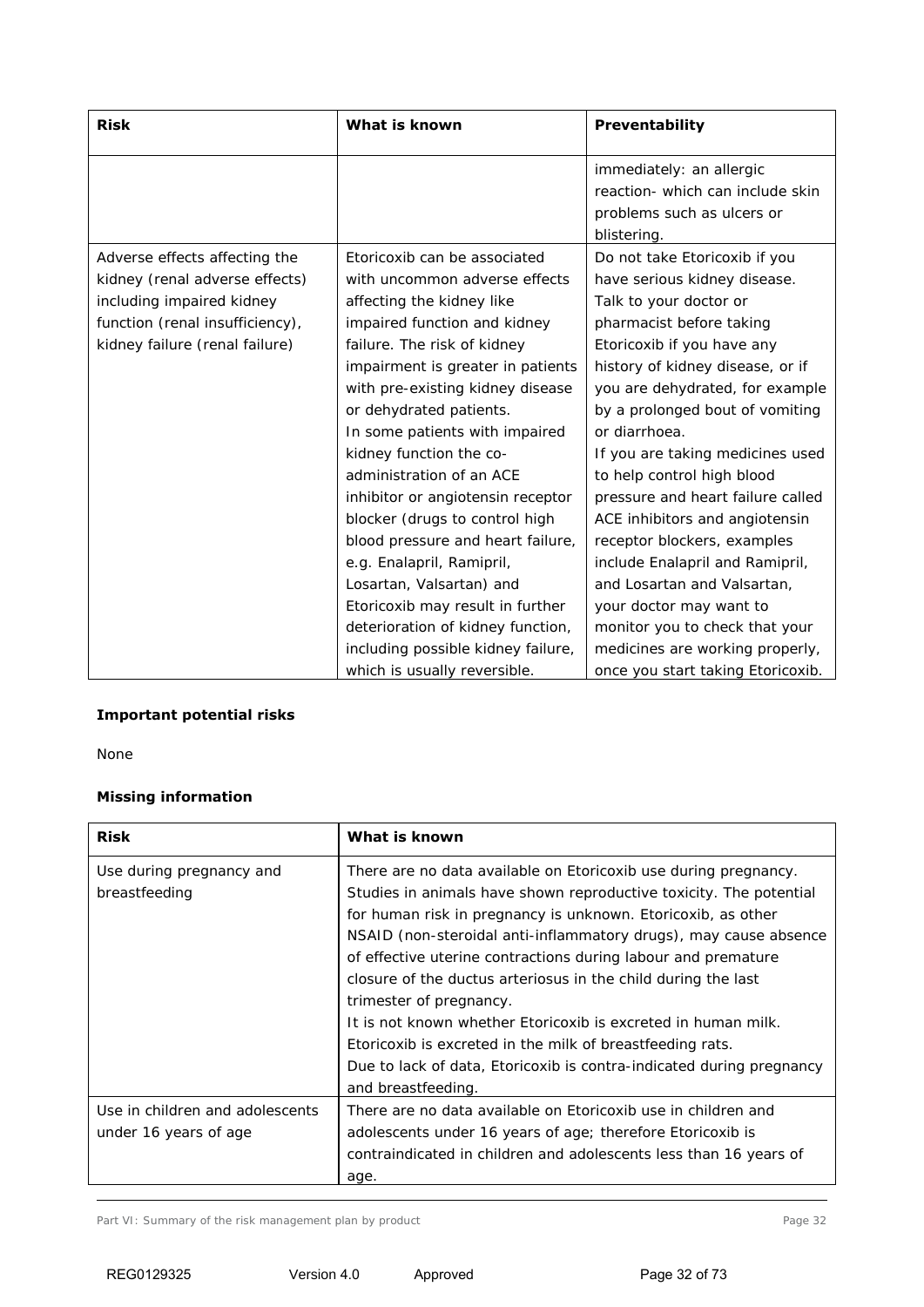| <b>Risk</b>                  | What is known                                                          |  |
|------------------------------|------------------------------------------------------------------------|--|
| Use in patients with renal   | There is limited data available on Etoricoxib use in patients with     |  |
| insufficiency (estimated     | kidney disease who have estimated creatinine clearance $\leq 30$       |  |
| creatinine clearance ≤30     | ml/min (a measure used to monitor kidney function). Therefore,         |  |
| ml/min)                      | etoricoxib should not be used in those patients.                       |  |
| Use in patients with hepatic | There is limited data available on Etoricoxib use in patients with     |  |
| impairment                   | liver disease; therefore Etoricoxib use is limited in this patient     |  |
|                              | group. Talk to your doctor or pharmacist before taking Etoricoxib If   |  |
|                              | you have any history of liver disease.                                 |  |
|                              | If patients suffer from mild liver disease, they should not take more  |  |
|                              | than 60 mg of etoricoxib a day. If they have moderate liver            |  |
|                              | disease, you should not take more than 30 mg of etoricoxib a day.      |  |
|                              | There is no clinical experience in patients with severe liver disease; |  |
|                              | therefore, its use is contra-indicated in these patients.              |  |

## **VI.2.5 Summary of risk minimisation measures by safety concern**

No additional risk minimisation measures are proposed.

#### **VI.2.6 Planned post authorisation development plan**

Not applicable.

Part VI: Summary of the risk management plan by product Page 33